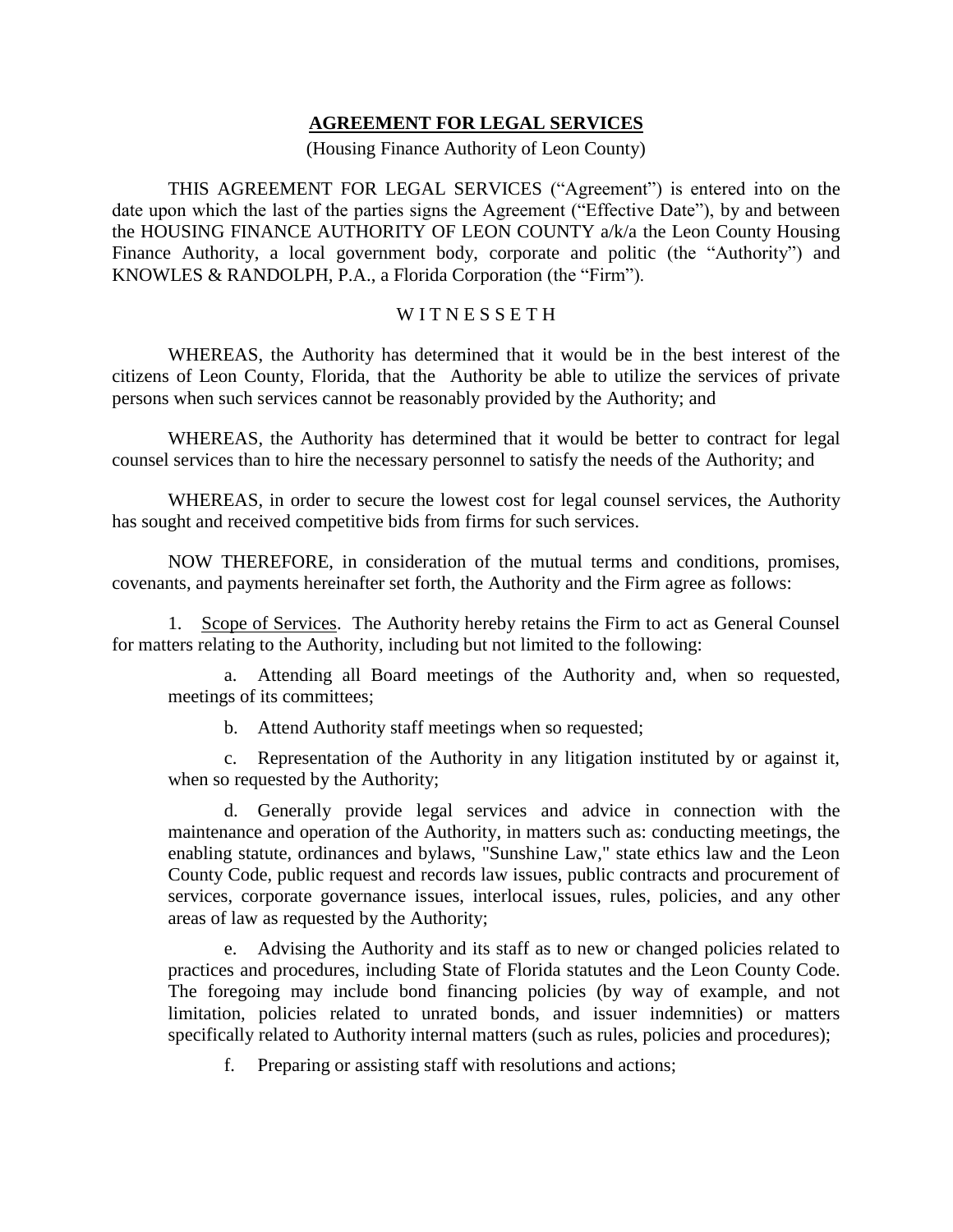g. Assist and advise the Authority in and during negotiations with any entity with which it desires to do business; and

h. Executing any task orders as directed by the Authority to handle the marketing and/or sale of real property owned and held by the County for the benefit of the Authority.

The foregoing list of responsibilities represents only a general description of the scope of services to be performed by General Counsel and is not intended by the parties to be an exhaustive list of such services, inasmuch as the General Counsel will be required to provide legal services as required by the Authority and its staff on an "as requested" basis. The Firm is expected to employ such persons as may be required to assist in providing the legal services required by the terms of this Agreement. The Firm shall assign Dawn Whitehurst as lead attorney to act as General Counsel to the Authority, with the understanding that should Dawn Whitehurst be unavailable for a particular function another firm attorney may appear. Examples of responsibilities within the scope of services include but are not limited to:

2. Work. Any work to be performed by the Firm shall be upon the request of the Authority's Chairman, Financial Advisor, or other representative as authorized by the Authority. The performance of the Authority of any of its obligations under this Agreement shall be subject to and contingent upon the availability of funds lawfully expendable for the purposes of this Agreement for the current and any future periods provided for within this Agreement.

3. Term. The term of this Agreement ("Term") shall be for a period of five (5) years, commencing on the Effective Date (as defined hereinabove); provided, however, that such fiveyear Term shall be subject to the parties' Early Termination Option as set forth in paragraph [3.a](#page-1-0)  [below](#page-1-0) and the general termination provisions in paragraph [14 below.](#page-6-0) After the initial five-year Term, at the sole option of the Authority, the Term may be extended for no more than two additional periods of one (1) year each, and shall be subject to the same terms and conditions as set forth in this Agreement. Such one-year extensions of the Term shall be automatic unless the Authority provides written notice of non-renewal to the Firm no less than thirty (30) days prior to the expiration date of the then current period of the Term.

<span id="page-1-0"></span>a. Early Termination Option. The Authority and the Firm each shall have the option, with no penalty or fee, to reduce the length of the initial Term by terminating the Agreement at the end of any of the one-year periods of the Term ("Early Termination Option"). The Early Termination Option may be exercised by either the Authority or the Firm by delivering to the other party, no later than ninety (90) days prior to the end of any one-year period of the Term, written notification of its intention to exercise its Early Termination Option effective on the anniversary date of the next one-year period of the Term.

<span id="page-1-1"></span>4. Compensation. The Firm shall be compensated by the Authority for each hour of General Counsel services provided by any attorney of the Firm in accordance with the following schedule:

a. \$150.00 per hour for services while in attendance at Board meetings of the Authority;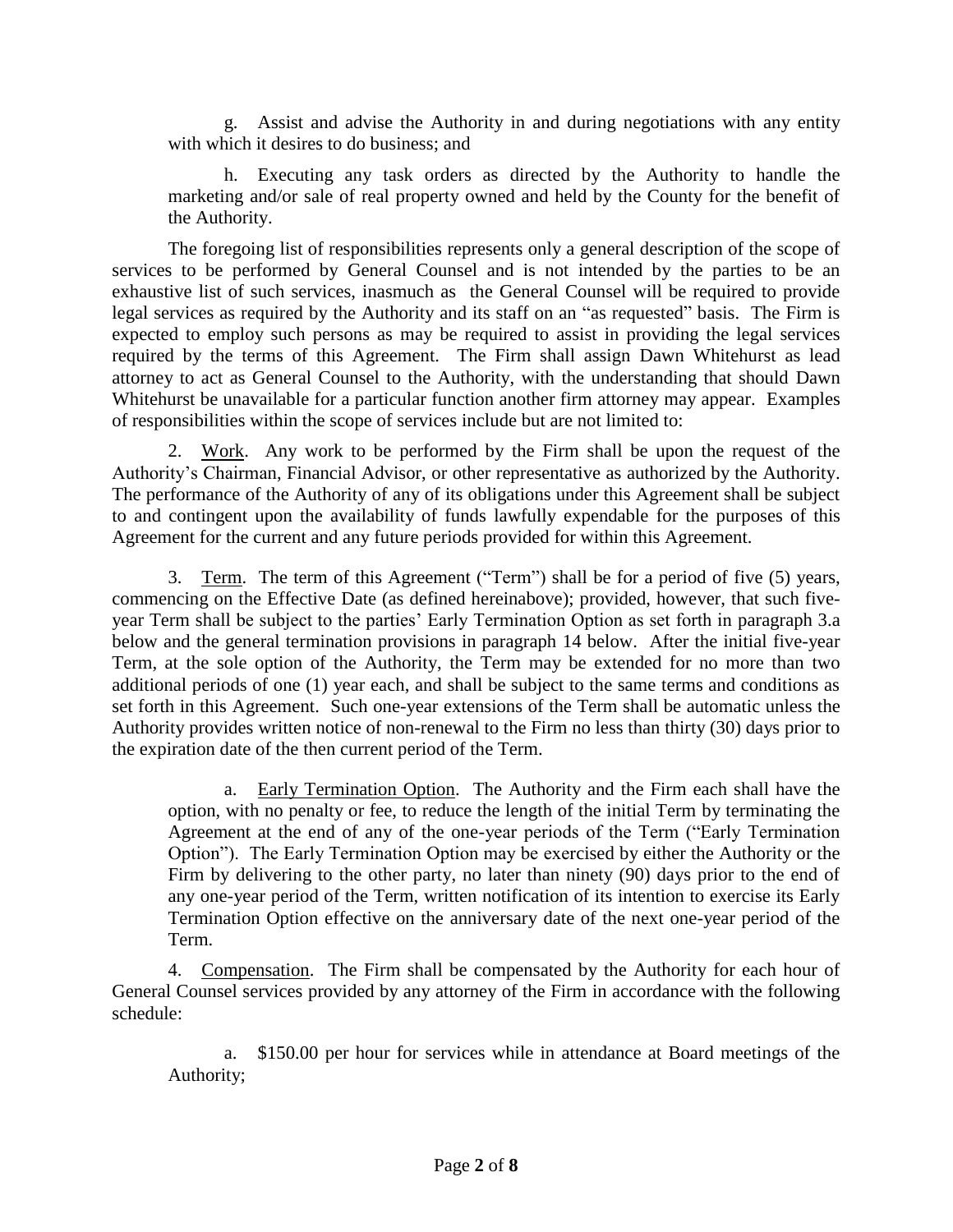b. \$250.00 per hour for all other services included within the scope of services listed in paragraph [1 above,](#page-0-0) with the exception of the following:

(1) representing the Authority in any litigation matter; and

(2) representing the Authority as issuer in any bond financing matter, which representation shall be compensated as a cost to be determined as part of the bond financing package;

c. \$350.00 per hour for services provided while representing the Authority in any litigation matter.

The hourly rates set forth in this paragraph [4](#page-1-1) shall represent the total cost the Authority will be charged for such services, including but not limited to all General Counsel's personal service fee(s), photocopying, long distance telephone calls, mileage, travel within Leon County, parking, office supplies, office space, and all materials, equipment, and facilities necessary for the support of personnel in the performance of such services under this Agreement. However, the parties expressly agree that any expenses of litigation or similar extraordinary expenses not in the normal course of the firm's business ( including, but not limited to title search costs, court filing fees, expert witness fees, service of process, closing costs, etc.) shall be paid by the Authority as and when same are incurred. The Firm shall not be responsible for advancing any such costs.

5. Payments. The Authority shall pay the Firm no later than thirty (30) days after the Authority's receipt and approval of the Firm's invoice for services.

6. Prompt Payment Information Requirements.

a. The Authority's authorized representative for notice and payment of invoices

<span id="page-2-0"></span>is:

Lamarr D. Kemp, Sr, Director, Housing Services Office of Human Services & Community Partnerships 918 Railroad Ave. Tallahassee, FL 32310 (850) 606-1900 KempL@leoncountyfl.gov

b. The Firms' authorized representative for notice is:

Roosevelt Randolph 3065 Highland Oaks Terr. Tallahassee, FL 32301 (850) 222-3768 [rrandolph@knowlesandrandolph.com](mailto:rrandolph@knowlesandrandolph.com)

With copies to: Dawn Whitehurst

c. Proper Form of Invoice: A numbered invoice document with date of invoice, itemized listing of all services being billed with applicable hourly rates and number of hours, billing contact person information, and Federal tax identification number. The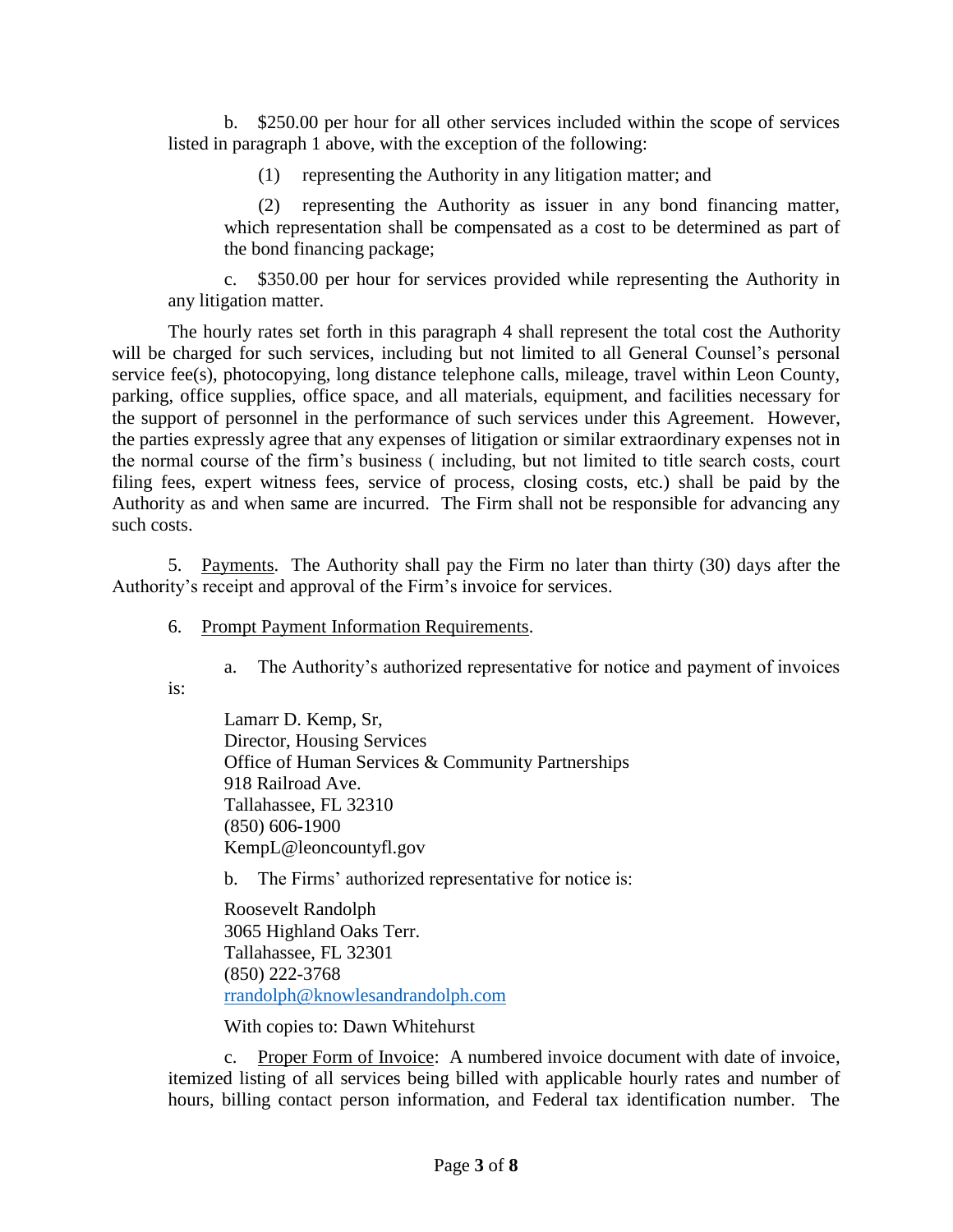invoice shall be properly addressed to the Authority's authorized representative listed in paragraph [6.a above](#page-2-0) and mailed or otherwise delivered to that address. Delivery to another Authority address shall void the invoice.

7. Status. The Firm, at all times relevant to this Agreement, shall be an independent contractor and in no event shall the Firm nor any employees or sub-contractors under it be considered to be employees of the Authority.

8. Insurance. The Firm shall procure and maintain for the duration of the Agreement insurance against claims for injuries to persons or damages to property which may arise from or in connection with the performance of the work hereunder by the Firm, its agents, representatives, employees, or subcontractors. The cost of such insurance shall be the responsibility of the Firm.

a. Minimum Limits of Insurance. The Firm shall maintain limits no less than:

(1) General Liability: \$1,000,000 combined single limit per occurrence for bodily injury, personal injury and property damage. If Commercial General Liability Insurance or other form with a general aggregate limit is used, either the general aggregate limit shall apply separately to this project/location or the general aggregate limit shall be twice the required occurrence limit.

(2) Automobile Liability: \$1,000,000 combined single limit per accident for bodily injury and property damage. (Non-owned, Hired Car).

(3) Workers' Compensation and Employers Liability: Insurance covering all employees meeting Statutory Limits in compliance with the applicable state and federal laws and Employer's Liability with a limit of \$500,000 per accident, \$500,000 disease policy limit, \$500,000 disease each employee. Waiver of Subrogation in lieu of Additional Insured is required.

(4) Professional Liability Insurance, including errors and omissions, for all services provided under the terms of this Agreement with minimum limits of \$1,000,000 per occurrence; or claims made form with "tail coverage" extending three (3) years beyond the term of the Agreement. Proof of "tail coverage" must be submitted with the invoice for final payment of services provided under this Agreement.

b. Deductibles and Self-Insured Retentions. Any deductibles or self-insured retentions must be declared to and approved by the Authority. At the option of the Authority, either: the insurer shall reduce or eliminate such deductibles or self-insured retentions as respects the Authority, its officers, officials, employees and volunteers; or the Firm shall procure a bond guaranteeing payment of losses and related investigations, claim administration and defense expenses.

c. Other Insurance Provisions. The policies are to contain, or be endorsed to contain, the following provisions:

- (1) General Liability and Automobile Liability Coverages:
	- i. The Authority is to be named as Additional Insured;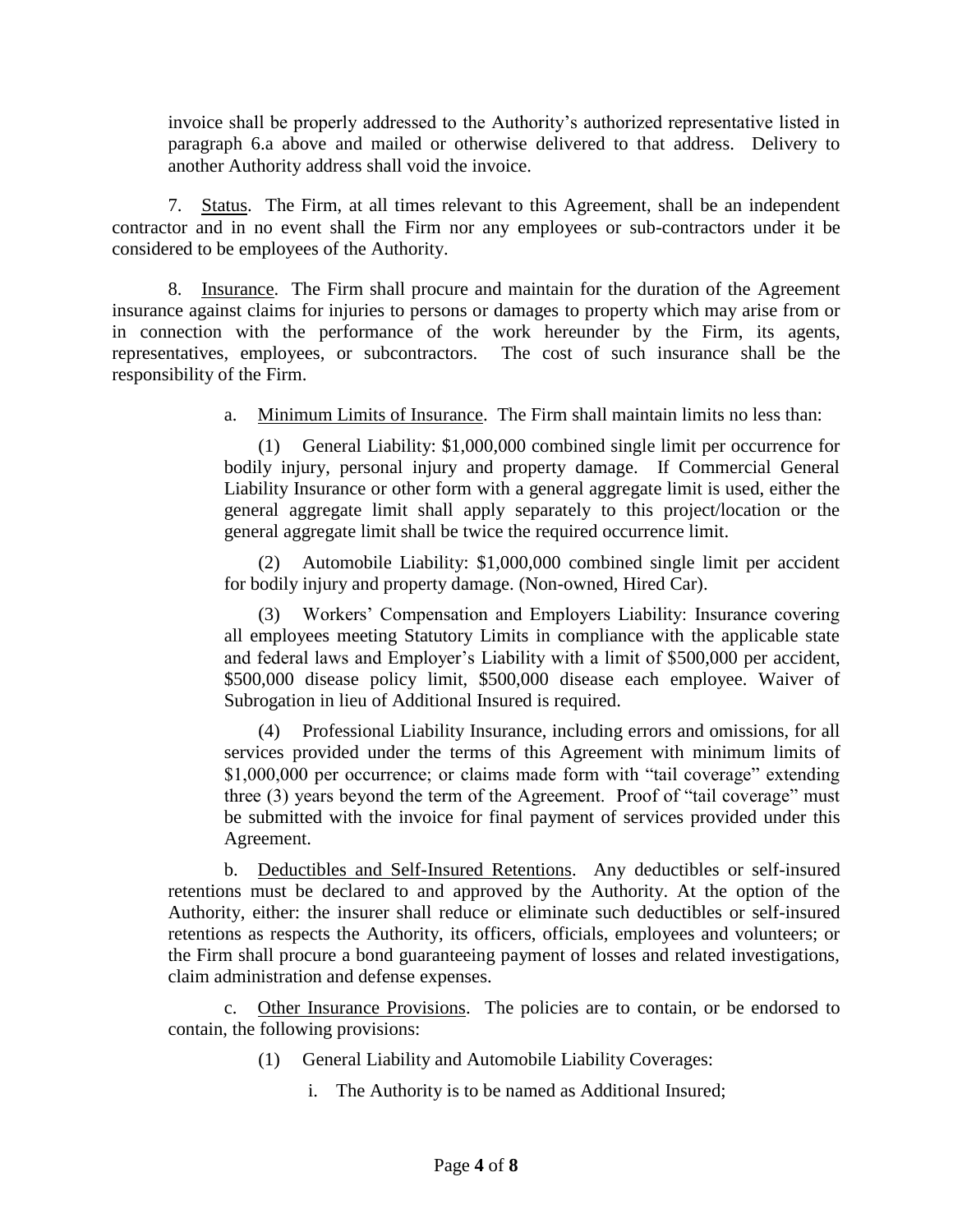ii. The Authority, its officers, officials, employees and volunteers are to be covered as insureds as respects; liability arising out of activities performed by or on behalf of the Firm, including the insured's general supervision of the Firm; products and completed operations of the Firm; premises owned, occupied or used by the Firm; or automobiles owned, leased, hired or borrowed by the Firm. The coverage shall contain no special limitations on the scope of protections afforded the Authority, its officers, officials, employees or volunteers;

iii. The Firm's insurance coverage shall be primary insurance as respects the Authority, it officers, officials, employees and volunteers. Any insurance of self-insurance maintained by the Authority, its officers, officials, employees or volunteers shall be excess of the Firm's insurance and shall not contribute with it;

iv. Any failure to comply with reporting provisions of the policies shall not affect coverage provided to the Authority, its officers, officials, employees or volunteers; and

v. The Firm's insurance shall apply separately to each insured against whom claims is made or suit is brought, except with respect to the limits of the insurer's liability.

(2) All Coverages:

i. Each insurance policy required by this clause shall be endorsed to state that coverage shall not be suspended, voided, canceled by either party, reduced in coverage or in limits except after thirty (30) days' prior written notice by certified mail, return receipt requested, has been given to the Authority;

d. Acceptability of Insurers. Insurance is to be placed with insurers with a Best's rating of no less than A:VII.

e. Verification of Coverage. The Firm shall furnish the Authority with certificates of insurance and with original endorsements effecting coverage required by this clause. The certificates and endorsements for each insurance policy are to be signed by a person authorized by that insurer to bind coverage on its behalf. All certificates and endorsements are to be received and approved by the Authority before work commences. The Authority reserves the right to require complete, certified copies of all required insurance policies at any time.

f. Subcontractors. The Firm shall include all subcontractors as insureds under its policies or shall furnish separate certificates and endorsements for each subcontractor. All coverages for subcontractors shall be subject to all of the requirements stated herein.

9. Permits. The Firm shall pay for all necessary permits as required by law.

10. Licenses. The Firm shall be responsible for obtaining and maintaining its city or county occupational license and any licenses required pursuant to the laws of Leon County, the City of Tallahassee, or the State of Florida. Should the Firm, by reason of revocation, failure to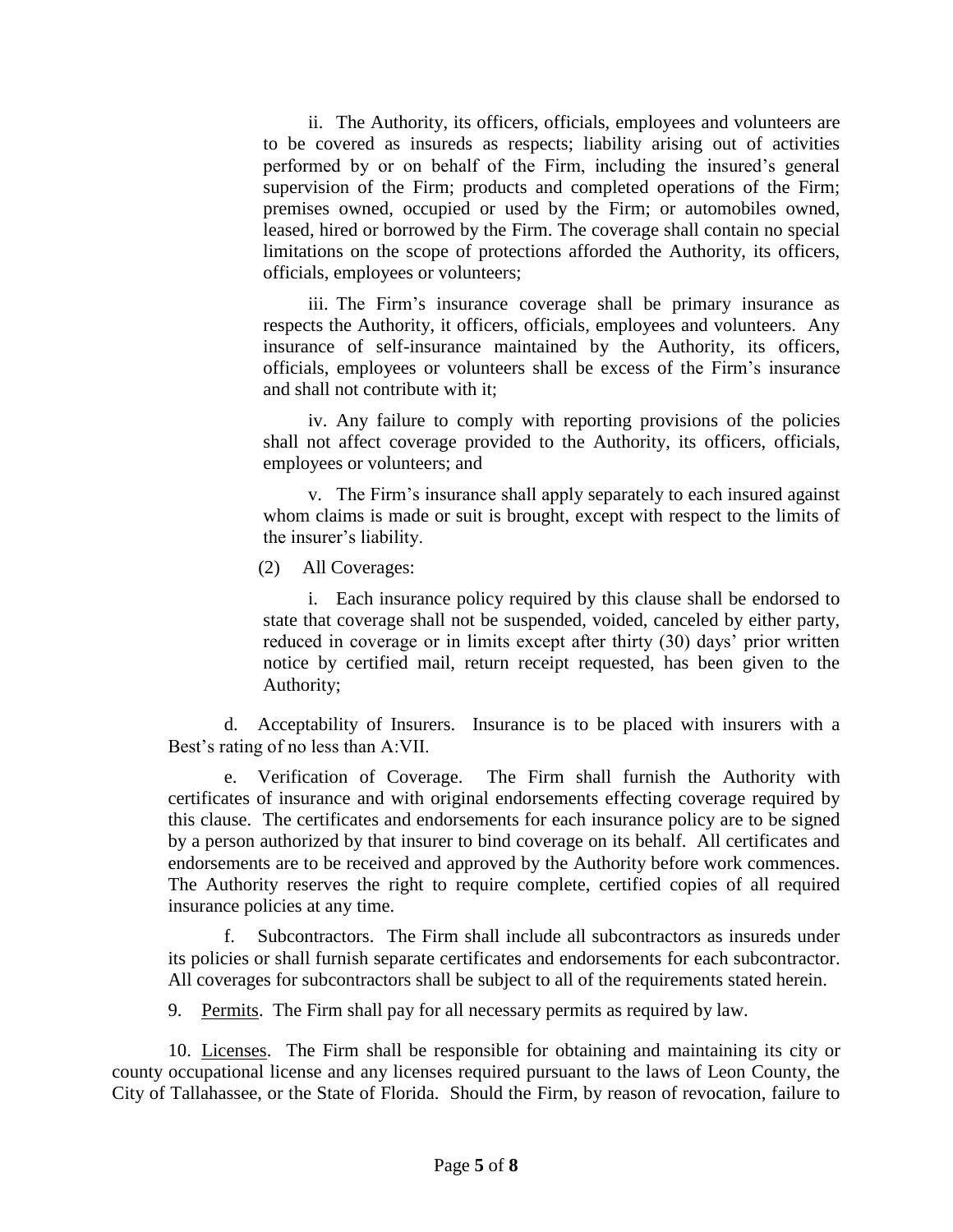renew, or any other reason, fail to maintain its license to operate, the Firm shall be in default as of the date such license is lost.

11. Assignments. This Agreement shall not be assigned or sublet as a whole or in part without the written consent of the Authority nor shall the Firm assign any monies due or to become due to it hereunder without the previous written consent of the Authority.

12. Indemnification. The Firm agrees to indemnify, defend and hold harmless the Authority, its officials, officers, employees and agents, from and against any and all claims, damages, liabilities, losses, costs, or suits of any nature whatsoever arising out of, because of, or due to any acts or omissions of the Firm, its delegates, employees and agents, arising out of or under this Agreement, including reasonable attorney's fees. The Authority may, at its sole option, defend itself or require the Firm to provide the defense. The Firm acknowledges that ten dollars (\$10.00) of the amount paid to the Firm is sufficient consideration for the Firm's indemnification of the Authority.

13. Audits, Records, and Records Retention. The Firm agrees:

a. To establish and maintain books, records, and documents (including electronic storage media) in accordance with generally accepted accounting procedures and practices, which sufficiently and properly reflect all revenues and expenditures of funds provided by the Firm under this Agreement;

<span id="page-5-0"></span>b. To retain all client records, financial records, supporting documents, statistical records, and any other documents (including electronic storage media) pertinent to this Agreement for a period of five (5) years after termination of the Agreement, or if an audit has been initiated and audit findings have not been resolved at the end of five (5) years, the records shall be retained until resolution of the audit findings or any litigation which may be based on the terms of this Agreement.

c. Upon completion or termination of the Agreement and at the request of the Authority, the Firm will cooperate with the Authority to facilitate the duplication and transfer of any said records or documents during the required retention period as specified in paragraph [13.b above;](#page-5-0)

d. To assure that these records shall be subject at all reasonable times to inspection, review, or audit by Federal, state, or other personnel duly authorized by the Authority;

e. Persons duly authorized by the Authority and Federal auditors, pursuant to 45 CFR, Part 92.36(I)(10), shall have full access to and the right to examine any of Firm's Agreement and related records and documents, regardless of the form in which kept, at all reasonable times for as long as records are retained;

f. To include these aforementioned audit and record keeping requirements in all approved subcontracts and assignments; and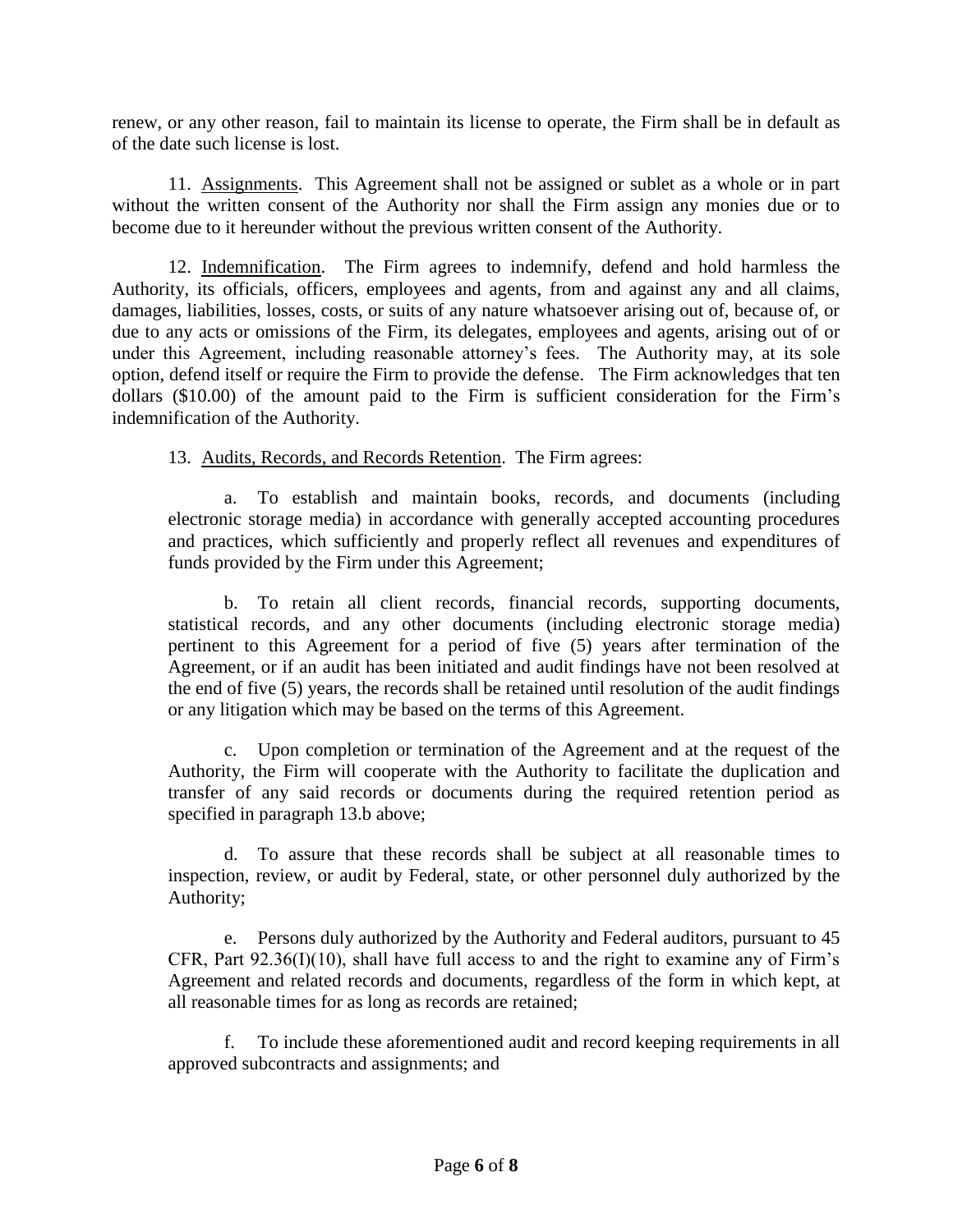g. The Firm agrees to comply with public records access requirements set forth in section 119.0701(2), Florida Statutes, including the obligation to:

(1) Keep and maintain public records required by the Authority to perform the scope of services required under this Agreement;

(2) Upon request from the Authority's custodian of public records, provide the Authority with a copy of the requested records or allow the records to be inspected or copied within a reasonable time at a cost that does not exceed the cost provided in Chapter 119, Florida Statutes, or as otherwise provided by law;

(3) Ensure that public records that are exempt or confidential and exempt from public records disclosure requirements are not disclosed except as authorized by law for the duration of the Term of this Agreement and following termination of the Agreement if the Firm does not transfer the records to the Authority.

(4) Upon termination of the Agreement, transfer, at no cost, to the Authority, as requested, all public records in possession of the Firm or keep and maintain public records required by the Authority to perform the scope of services required hereunder. If the Firm transfers all public records to the Authority, as requested, upon termination of the Agreement, the Firm shall destroy any duplicate public records that are exempt or confidential and exempt from public records disclosure requirements. If the Firm keeps and maintains public records upon termination of the Agreement, the Firm shall meet all applicable requirements for retaining public records. All records stored electronically must be provided to the Authority, upon request from the Authority's custodian of public records, in a format that is compatible with the information technology systems of the Authority.

**IF THE FIRM HAS QUESTIONS REGARDING THE APPLICATION OF CHAPTER 119, FLORIDA STATUTES, TO THE FORM'S DUTY TO PROVIDE PUBLIC RECORDS RELATING TO THIS AGREEMENT, CONTACT THE AUTHORITY'S CUSTODIAN OF PUBLIC RECORDS AT (850) 606-1900, KEMPL@LEONCOUNTYFL.GOV, OFFICE OF HUMAN SERVICES & COMMUNITY PARTNERSHIPS, 918 RAILROAD AVENUE, TALLAHASSEE, FL 32310.**

<span id="page-6-0"></span>14. Termination. Notwithstanding the provisions set forth in paragraph 3, the Authority may terminate this Agreement without cause, by giving the Firm thirty (30) days written notice of termination. Either party may terminate this Agreement for cause by giving the other party hereto thirty (30) days written notice of termination. The Authority shall not be required to give the Firm such thirty (30) day written notice if, in the opinion of the Authority, the Firm is unable to perform its obligations hereunder, or if in the Authority's opinion, the services being provided are not satisfactory. In such case, the Authority may immediately terminate the Agreement by mailing a notice of termination to the Firm.